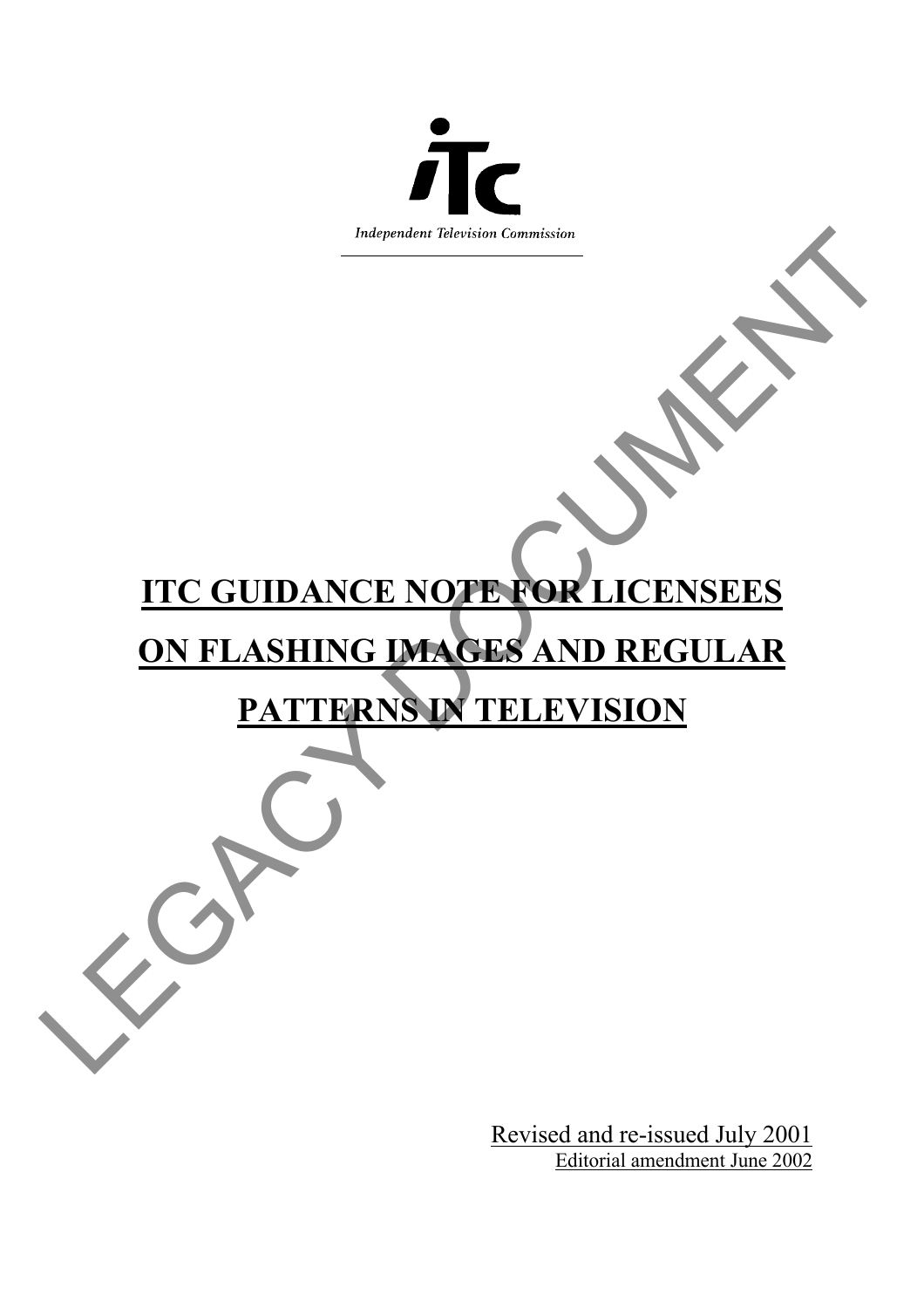### **ITC GUIDANCE NOTE FOR LICENSEES ON FLASHING IMAGES AND REGULAR PATTERNS IN TELEVISION**

- 1. Flickering or intermittent images and certain types of regular pattern can cause problems for some viewers who have photosensitive epilepsy. The television licensees, together with the ITC, have consulted with leading medical opinion in this area to draw up guidelines aimed at reducing the risk of exposure to potentially harmful stimuli.
- This<br>dering or intermittent images and certain types of regular pattern can experiment<br>problems (its one veloces who have photosensitive epitelys. The television<br>in this area to draw up guidelines aimed at reducing medica 2. Television is by nature a flickering medium. In Europe each transmitted picture is refreshed 50 times each second and interlaced scanning generates flicker 25 times each second. It is therefore impossible to eliminate the risk of television causing convulsions in viewers with photosensitive epilepsy. To reduce risk the following guidelines on visual content should be applied when flashing or regular patterns are clearly discernible in normal domestic viewing conditions. It should be noted that the level of any cumulative risk arising from successive sequences of 'potentially harmful' flashes over a prolonged period is unknown. If, as medical opinion suggests, the risk of seizures increases with the duration of flashing, licensees should note that it is possible that a sequence of flashing images lasting more than 5 seconds might constitute a risk even when it complies with the guidelines below:
	- 3. **A potentially harmful flash** occurs when there is a pair of opposing changes in luminance (i.e., an increase in luminance followed by a decrease, or a decrease followed by an increase) of 20 candelas per square metre  $(cd.m^{-2})$  or more (see notes 1 and 2). This applies only when the screen luminance of the darker image is below 160 cd.m<sup>-2</sup>. Irrespective of luminance, a transition to or from a saturated red is also potentially harmful.
		- 3.1.1. Isolated single, double, or triple flashes are acceptable, but a sequence of flashes is not permitted when both the following occur:
			- the combined area of flashes occurring concurrently occupies more than one quarter of the displayed (see note 3) screen area; and
			- there are more than three flashes within any one-second period. For clarification, successive flashes for which the leading edges are separated by 9 frames or more are acceptable, irrespective of their brightness or screen area.
		- **Rapidly changing image sequences** (for example, fast cuts) are provocative if they result in areas of the screen that flash, in which case the same constraints apply as for flashes.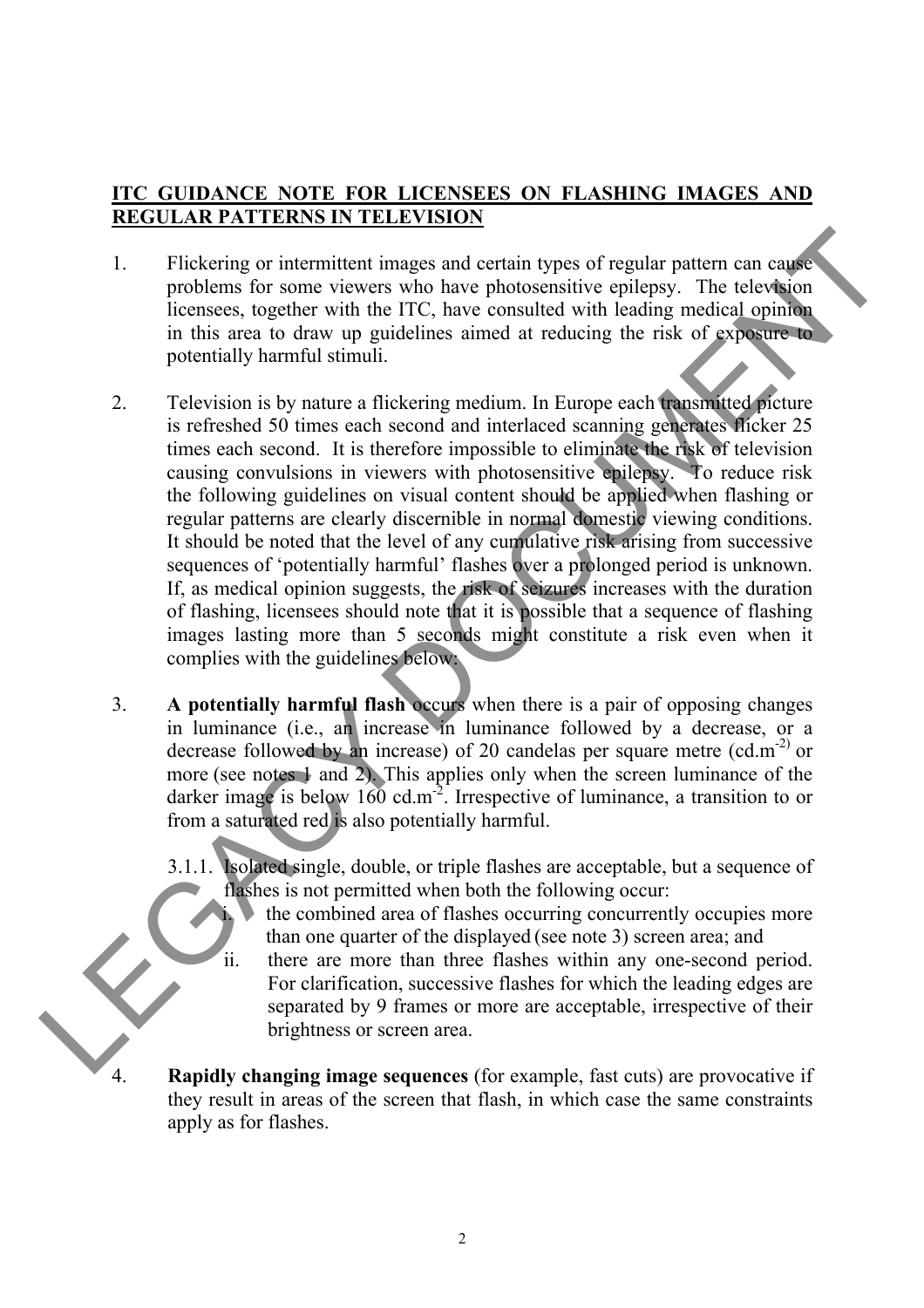5. A **potentially harmful regular pattern** contains clearly discernible stripes when there are more than five light-dark pairs of stripes in any orientation.

The stripes may be parallel or radial, curved or straight, and may be formed by rows of repetitive elements such as polka dots. If the stripes change direction, oscillate, flash or reverse in contrast they are more likely to be harmful than if they are stationary. If the patterns obviously flow smoothly across, into, or out of the screen in one direction they are exempt from restriction.

- 5.1. Potentially harmful patterns are not permitted when either of the following two conditions apply:
	- i. the stripes are stationary and the pattern occupies more than 40% of the displayed screen area; or
	- ii. the stripes change direction, oscillate, flash, or reverse in contrast and the pattern occupies more than twenty five per cent of screen area; and in addition to either of the above two conditions applying, when
	- iii. the screen luminance of the darker bars in the pattern is below 160 cd.m<sup>-2</sup> and differs from the lighter bars by  $20 \text{ cd.m}^{-2}$  or more (see notes 1 and 2).

### Footnotes:

- 1. Video waveform luminance is not a direct measure of display screen brightness. Not all domestic display devices have the same gamma characteristic, but a display with a gamma of 2.2 may be assumed for the purpose of determining electrical measurements made to check compliance with these guidelines (see Appendix I).
- oscillate, that or reverse in countries they are monitorly to be harmful than the stress into or production they are stationary. If the putterns obviously flow smoothly across, into, or given the stress in one direction t 2. For the purpose of measurements made to check compliance with these guidelines, pictures are assumed to be displayed in accordance with the 'home viewing environment' described in Recommendation ITU-R BT.500 in which peak white corresponds to a screen illumination of 200 cd.m<sup>-2</sup>.
	- 3. It may be assumed that overscan on modern domestic television receiver displays will normally be in the range  $3.5\% \pm 1\%$  of the overall picture width or height (as indicated in EBU Technical recommendation R95-2000).

First issued as an ITC Guidance Note November 1994, first revised September 1999, revised and re-issued July 2001.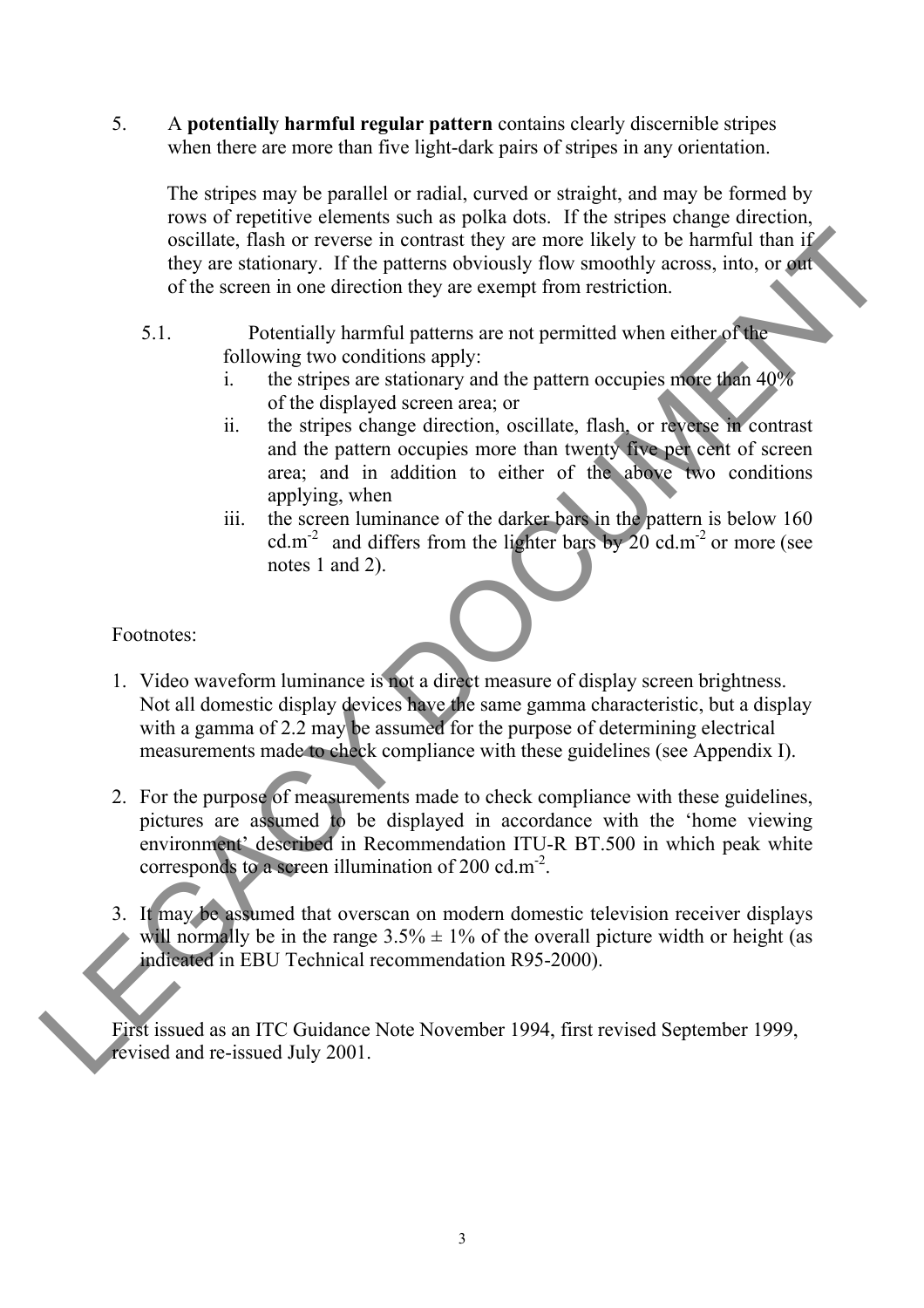### **Further References**

### Relevant ITC Codes

The ITC Programme Code, *Autumn 1998, Section 7.3 revised September 1999, Section1.12(iii) revised Spring 2001*

The ITC Advertising Standards Code, *September 2002*

External Publications

Section / 12(ii) revised Spring 2001<br>The ITC Adventsing Standards Code, September 2002<br>External Publications<br>Harding, Graham F.A., & Jeavens Peter M. Photosensitive Epilepsy (1961) SBN 0-8<br>Harding, Graham F.A. TV can be ba Harding, Graham F.A., & Jeavons Peter M. Photosensitive Epilepsy (1994) ISBN: *898683 02 6*

Harding, Graham F.A. *TV can be bad for your health, Nature Medicine Vol.4 No.3 March 1998*

Wilkins, Arnold J. *Visual Stress (1995) ISBN 0 19 8521*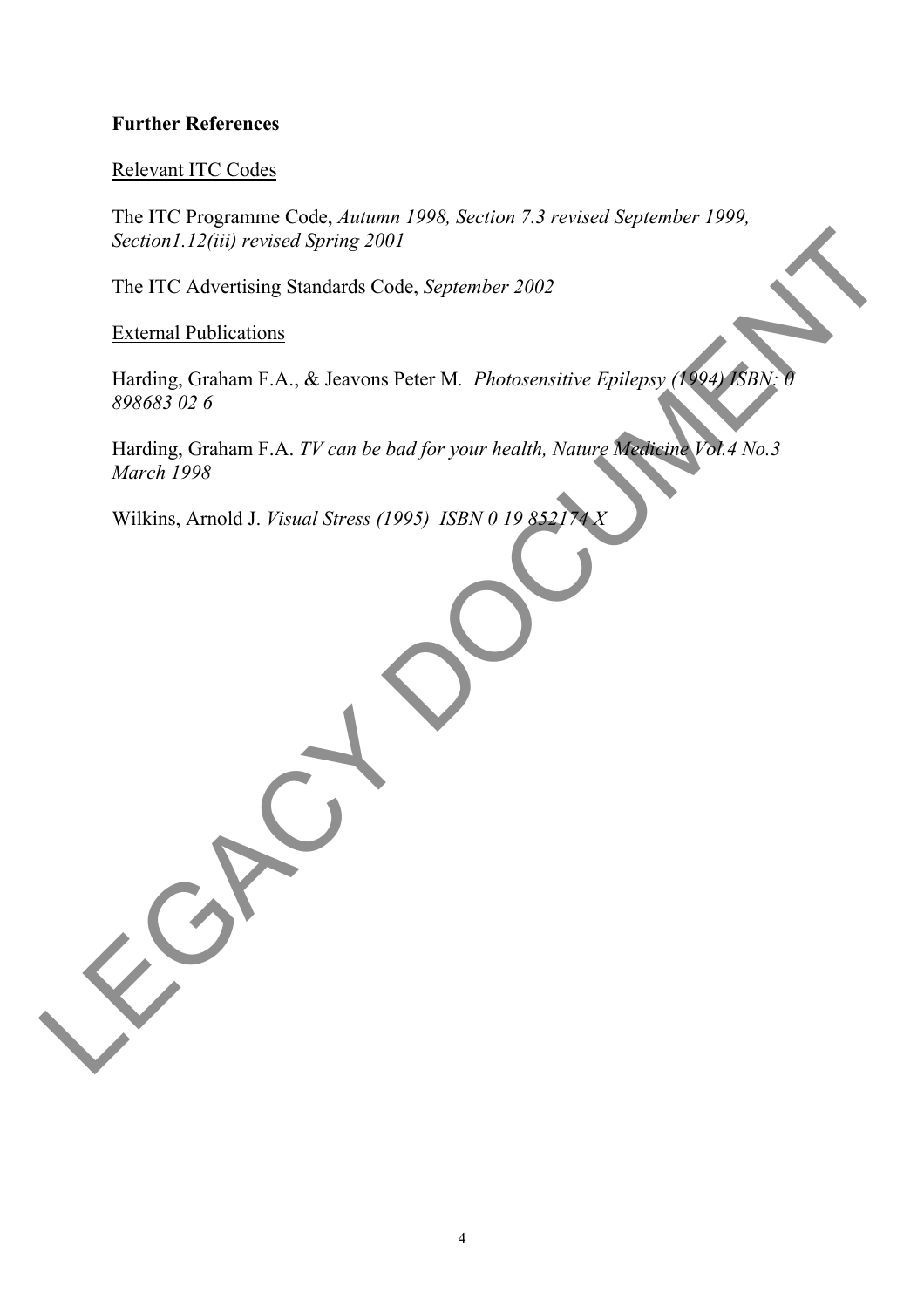### **Appendix I**

### **ITC Guidance Note on Flashing Images and Regular Patterns: Luminance Measurement**

Screen luminance may be measured using a hand-held spot photometer with a CIE characteristic designed for making measurements from a television screen. The display conditions are those of the 'home viewing environment' described in Recommendation ITU-R BT.500. For accurate results, the display brightness and contrast should first be set up using PLUGE (Rec. ITU-R BT. 814) with peak white corresponding to a screen illumination of 200 cd.m<sup>-2</sup>.

As an alternative, the following graph and table may be consulted if electrical measurements are more convenient. This shows the typical relationship between luminance (monochrome) voltage and the emitted light output of a television display.

There are measurement uncertainties associated with both methods. Nevertheless, flashing images or regular patterns described in this Guidance Note as being potentially harmful can be expected to be obviously discernible. Such potentially harmful images occur only rarely during the course of programme material with scenes that appear natural or represent real life; examples include photographers' flashlights or strobe lights in a disco. Part of the purpose of the Guidance Note is to assist programme producers to avoid inadvertently creating video effects that contain flashing images or patterns likely to be harmful.